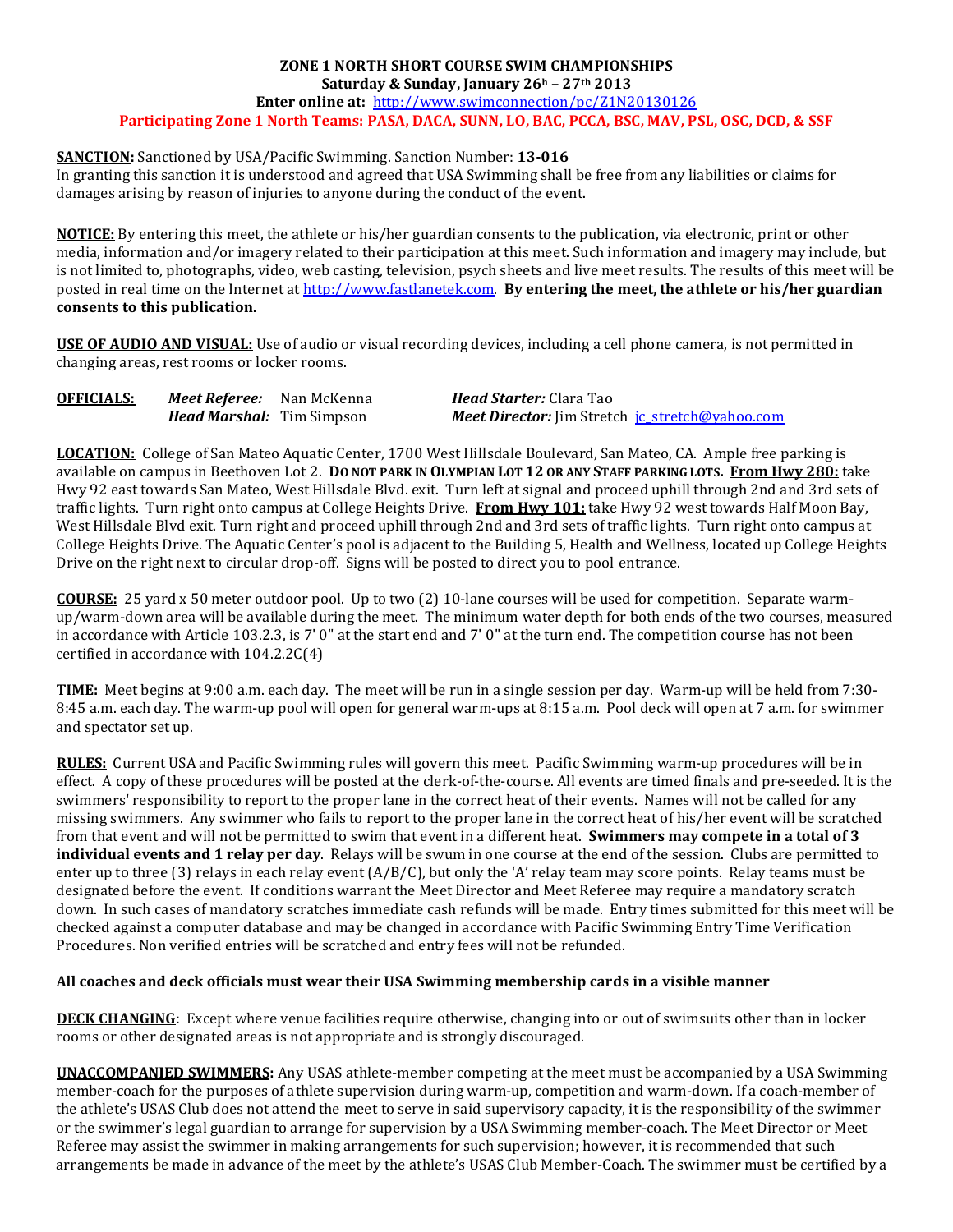USA Swimming member coach as being proficient in performing a racing start or must start the race in the water. It is the responsibility of the swimmer or the swimmer's legal guardian to ensure compliance with this requirement.

**RESTRICTIONS:** Smoking and the use of other tobacco products are prohibited in all areas used by swimmers during the meet and during warm-up periods. Propane heaters and the sale and use of alcoholic beverages are prohibited in all areas of the meet venue. Glass containers of all kinds are strictly prohibited in the pool area. All such containers will be confiscated. No unauthorized vehicles may park on the lawn areas.

**ELIGIBILITY:** The meet is open only to members of participating Zone 1 North swim clubs. Unattached athletes will not be eligible for awards or to score points. **Swimmers must have met the 2012 "A" time in any course for any events entered prior to January 14, 2013.** Swimmers must be current members of USA-S and enter their name and registration number on the meet entry card as they are shown on their Registration Card. If this is not done, it may be difficult to match the swimmer with the registration and times database. The meet host must check all swimmer registrations against the SWIMS database, and if not found to be registered, the Meet Director shall accept the registration at the meet (a \$10 surcharge will be added to the regular registration fee). Duplicate registrations will be refunded by mail. **Entries with "NO-TIME" will NOT be accepted**. Swimmers 19 years of age and older may participate in the events for the 17-18 age group, but will not receive awards**.** Also, swimmers 19 years of age and older will compete on a non-scoring basis and may not swim relays. The swimmers age will be the age of the swimmer on the first day of the meet. **Disabled swimmers are welcome to attend this meet and should contact the Meet Director or Meet Referee regarding special accommodations on entry times and seeding per Pacific Swimming's policy.**

**ENTRY FEES:** \$2.75 per individual event and \$9.00 per relay event. There will be an \$8.00 participation fee per swimmer. Individual entries will be rejected if payment is not sent at time of request.

### **ENTRIES:**

# **Option 1: Online Meet Entries:**

Enter at: http://www.swimconnection/pc/Z1N20130126 and follow entry instructions. You will receive immediate confirmation of acceptance via email. The "billing information" email should be brought to the meet as proof of entry. Online entry requires payment by credit card using our secure site. The cost of using Online Meet Entries is \$1 per swimmer plus 5% of the total entry fees. Please note that the processing fee is a separate fee from the entry fees. Online meet entry fees are paid to Swim Connection LLC. Use of this system is completely voluntary. Online Meet Entry is in no way required or expected of a swimmer by Pacific Swimming. **Online entries must be made by midnight (11:59 PM), Tuesday, January 15, 2013. NO LATE ENTRIES, NO REFUNDS.**

#### **Option 2: Team Entries:**

Entire team entries should be sent via email to: Carol Waln [cywaln@pacbell.net](mailto:cywaln@pacbell.net) **Team entries must be remitted with one check for the entire team. Entries must be submitted by midnight (11:59PM) Tuesday, January 15, 2012. LATE ENTRIES WILL NOT BE ACCEPTED. NO REFUNDS.**

#### **Option 3: Mailed or Hand Delivered Entries:**

Entries must be on a SAMMS Consolidated Entry Card, filled out completely using the best time for each event. All entries must be postmarked by **Monday, January 14, 2013**, or hand-delivered by 6:00 PM on **January 15, 2013**, to the entries chair listed below. No refunds will be made, except for mandatory scratches. Please include a self-addressed stamped envelope for entry confirmation. Make check payable to "Zone 1 North of Pacific Swimming" and mail the entry form to: **Carol Waln**

**341 Edna Court Los Altos, CA 94022**

# **Relay Entries:**

Relay entries and fees are due the day of the event, at a time to be announced each day. "Relay Only" swimmers must be entered by the stated entry deadlines. Participation fee is not charged for "Relay Only" swimmers. Cards will be provided at the meet for relays.

**CHECK-IN:** All individual events will be pre-seeded. All relays will be deck seeded. Swimmers are not required to check-in.

**SCRATCHES:** This meet will be pre-seeded. There will be no penalty for failing to swim an event for which a swimmer has registered.

**SCORING:** The top sixteen finishers in each individual event will score as follows: 20-17-16-15-14-13-12-11-9-7-6-5-4-3-2-1. Unattached Swimmers and athletes 19 years of age and older will compete on a non-scoring basis. The top eight finishers in each relay event will score as follows: 40-34-32-30-28-26-24-22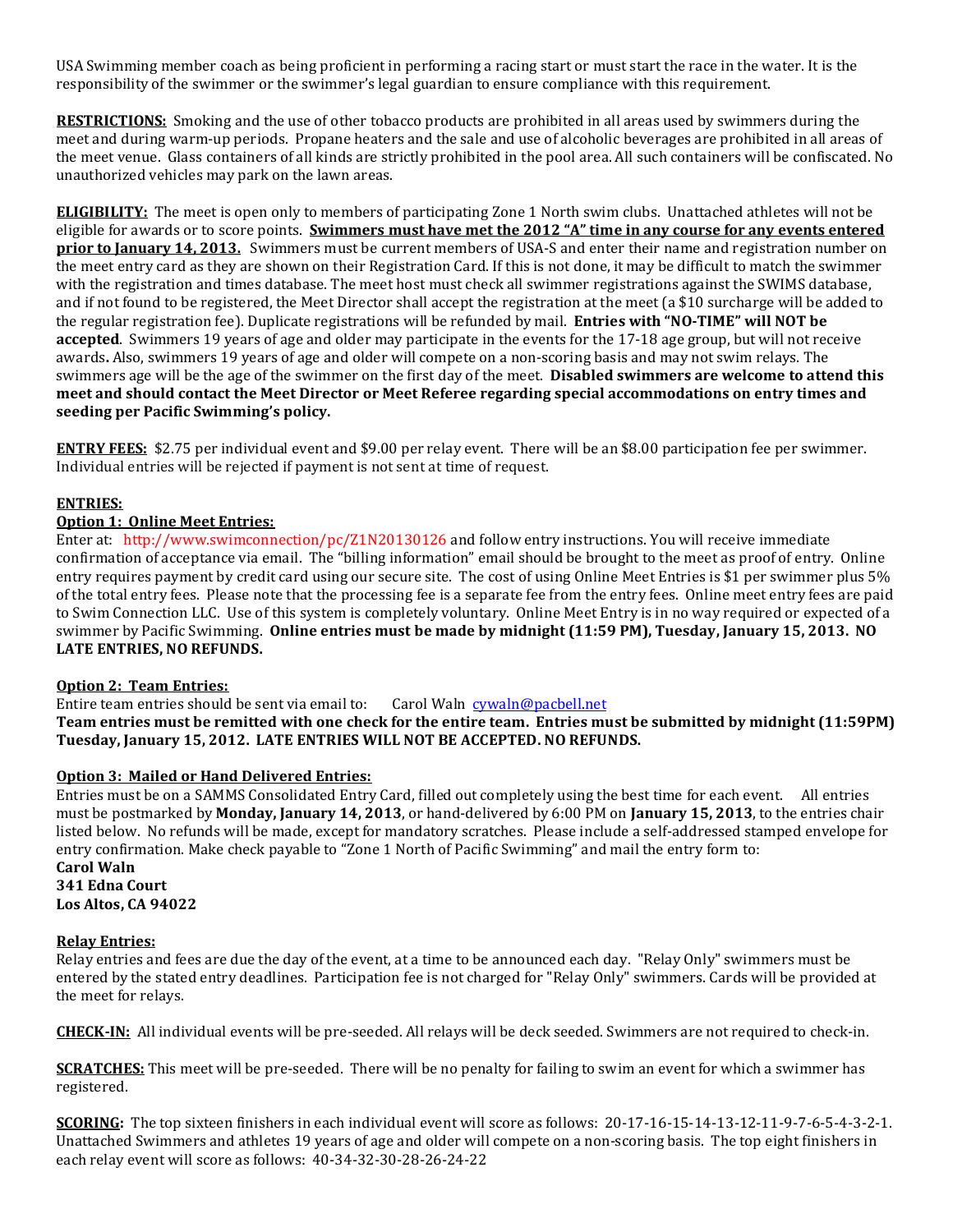**AWARDS:** Ribbons will be awarded to the top sixteen (16) places in individual events and top eight (8) places in relay events. Team champions will be awarded in three divisions, based on the size of the team, following the table below. Ribbons will not be provided for swimmers ages 13 and older. **The Ray Taft Award** will be awarded to the fastest male 100 backstroke of the meet. Unattached swimmers and swimmers 19 years of age and older will not receive awards. **Awards will not be mailed; coaches must pick up their team awards and ribbons at the conclusion of the meet on Sunday.** 

| Division 1 | 1-39 Swimmers                          |  |  |  |
|------------|----------------------------------------|--|--|--|
| Division 2 | 40-99 Swimmers<br>100 or more Swimmers |  |  |  |
| Division 3 |                                        |  |  |  |

**ADMISSION:** Free. A pdf file of the meet program will be provided to all participating teams. Meet programs will NOT be available in hard copy at the meet.

**REFRESHMENTS:** No hospitality will be available at the meet. Teams should plan to provide their own hospitality for coaches and volunteers. There will be full snack bar service available. A complimentary lunch will be provided for officials.

**MINIMUM OFFICIALS:** Teams must follow Zone 1 North rules for providing officials. Each team must provide officials for each session according to the number of swimmers entered in that session, following the table below. Teams that do not provide sufficient officials must provide coaches to act in the place of officials.

| # of swimmers per team entered in session # of trained and carded officials required |                                               |
|--------------------------------------------------------------------------------------|-----------------------------------------------|
| $0 - 24$                                                                             |                                               |
| $25 - 50$                                                                            |                                               |
| $51 - 75$                                                                            |                                               |
| $76 - 100$                                                                           |                                               |
| $101$ and up                                                                         | 4 and up (1 additional for every 25 swimmers) |

**ZONE 1 NORTH ALL STAR:** This is a selection meet for the Zone 1 North All-Star Team, which will compete in Carson City (Zone 4). Swimmers who are selected for the team will be contacted by either the team manager or head coach. Additional selection information will be available at the meet. For more information contact: Phillip Bianchi (Manager) at: [Bianchipj@aol.com](mailto:Bianchipj@aol.com)

| EVERT JURILANI             |                |                |                |                |                          |               |               |               |               |
|----------------------------|----------------|----------------|----------------|----------------|--------------------------|---------------|---------------|---------------|---------------|
| SATURDAY, JANUARY 26, 2013 |                |                |                |                | SUNDAY, JANUARY 27, 2013 |               |               |               |               |
| <b>8-UN</b>                | $9 - 10$       | 11-12          | 13-14          | 15-18          | <b>8-UN</b>              | $9 - 10$      | 11-12         | $13 - 14$     | $15-0$        |
| 100 IM                     | 100 IM         | 100 IM         | 200 IM         | 200 IM         | <b>25 FL</b>             | <b>50 FL</b>  | <b>50 FL</b>  | <b>100 FL</b> | <b>100 FL</b> |
| <b>25 BR</b>               | <b>50 BR</b>   | <b>50 BR</b>   | <b>100 BR</b>  | 100 BR         | <b>25 BK</b>             | <b>50 BK</b>  | <b>50 BK</b>  | <b>100 BK</b> | <b>100 BK</b> |
| <b>25 FR</b>               | <b>50 FR</b>   | <b>50 FR</b>   | <b>50 FR</b>   | <b>50 FR</b>   | <b>50 FR</b>             | <b>100 FR</b> | <b>100 FR</b> | <b>100 FR</b> | <b>100 FR</b> |
| <b>100 FRR</b>             | <b>200 FRR</b> | <b>200 FRR</b> | <b>200 FRR</b> | <b>200 FRR</b> | <b>200 MR</b>            | <b>200 MR</b> | <b>200 MR</b> | <b>200 MR</b> | <b>200 MR</b> |

#### **EVENT SUMMARY**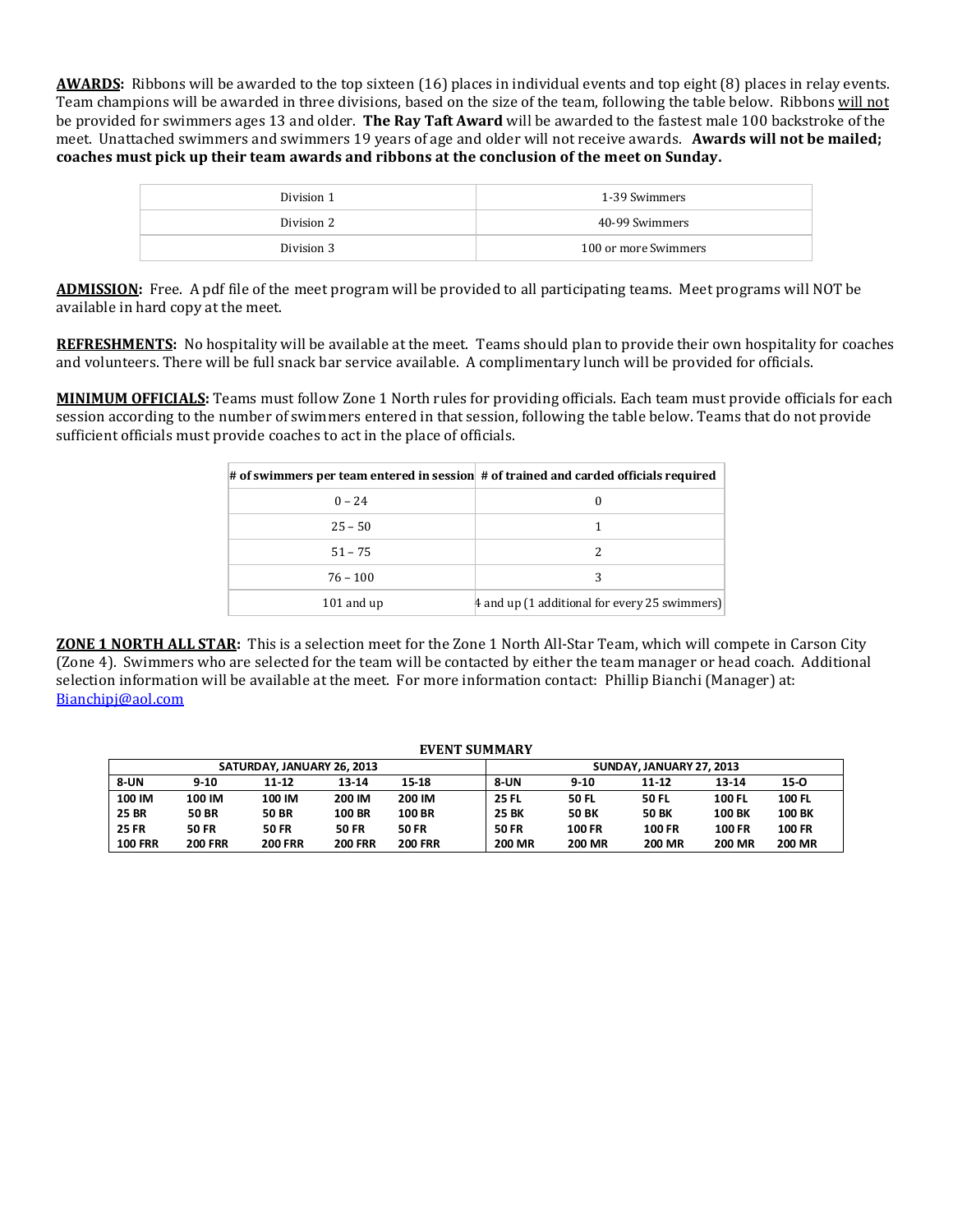#### **SCHEDULE OF EVENTS**

| <b>LCM Time</b><br><b>Standard</b> | <b>SCY Time</b><br><b>Standard</b> | Girls#       | <b>SATURDAY</b>        | Boys #                  | <b>SCY Time</b><br><b>Standard</b> | <b>LCM</b> Time<br><b>Standard</b> |
|------------------------------------|------------------------------------|--------------|------------------------|-------------------------|------------------------------------|------------------------------------|
|                                    | 1:49.29                            | $\mathbf{1}$ | 8 & U 100 IM           | $\mathbf{2}$            | 1:49.29                            |                                    |
|                                    | 1:32.29                            | 3            | $9 - 10100$ IM         | $\overline{\mathbf{4}}$ | 1:32.29                            |                                    |
|                                    | 1:20.59                            | 5            | 11-12 100 IM           | 6                       | 1:21.19                            |                                    |
| 3:02.59                            | 2:41.09                            | 7            | 13-14200 IM            | 8                       | 2:33.49                            | 2:51.39                            |
| 3:01.49                            | 2:41.09                            | 9            | 15-16200 IM            | 10                      | 2:29.49                            | 2:47.99                            |
| 3:01.49                            | 2:41.09                            | 11           | 17-18200 IM            | 12                      | 2:29.49                            | 2:47.99                            |
|                                    | 25.99                              | 13           | 8 & U 25 Breast        | 14                      | 25.99                              |                                    |
| 53.99                              | 48.29                              | 15           | 9 - 10 50 Breast       | 16                      | 48.39                              | 55.29                              |
| 47.49                              | 42.19                              | 17           | 11-12 50 Breast        | 18                      | 42.89                              | 47.99                              |
| 1:37.49                            | 1:25.19                            | 19           | 13 - 14 100 Breast     | 20                      | 1:20.99                            | 1:31.99                            |
| 1:37.49                            | 1:25.19                            | 21           | 15 - 16 100 Breast     | 22                      | 1:18.89                            | 1:27.39                            |
| 1:37.49                            | 1:25.19                            | 23           | 17-18 100 Breast       | 24                      | 1:18.89                            | 1:27.39                            |
|                                    | 19.49                              | 25           | 8 & U 25 Free          | 26                      | 19.49                              |                                    |
| 39.39                              | 36.09                              | 27           | $9 - 1050$ Free        | 28                      | 36.09                              | 39.19                              |
| 35.69                              | 31.99                              | 29           | 11-1250 Free           | 30                      | 31.39                              | 34.89                              |
| 33.59                              | 29.89                              | 31           | 13-1450 Free           | 32                      | 28.39                              | 31.49                              |
| 33.59                              | 29.89                              | 33           | 15 - 16 50 Free        | 34                      | 27.49                              | 30.99                              |
| 33.59                              | 29.89                              | 35           | 17 - 18 50 Free        | 36                      | 27.49                              | 30.99                              |
|                                    |                                    | 37           | 8 & U 100 Free Relay   | 38                      |                                    |                                    |
|                                    |                                    | 39           | 9 - 10 200 Free Relay  | 40                      |                                    |                                    |
|                                    |                                    | 41           | 11 - 12 200 Free Relay | 42                      |                                    |                                    |
|                                    |                                    | 43           | 13 - 14 200 Free Relay | 44                      |                                    |                                    |
|                                    |                                    | 45           | 15 - 18 200 Free Relay | 46                      |                                    |                                    |

| <b>LCM</b><br><b>Time</b><br><b>Standard</b> | <b>SCY Time</b><br><b>Standard</b> | Girls # | <b>SUNDAY</b>            | Boys # | <b>SCY Time</b><br><b>Standard</b> | <b>LCM</b><br><b>Time</b><br><b>Standard</b> |
|----------------------------------------------|------------------------------------|---------|--------------------------|--------|------------------------------------|----------------------------------------------|
|                                              | 22.59                              | 47      | 8 & U 25 Fly             | 48     | 22.59                              |                                              |
| 45.49                                        | 40.89                              | 49      | $9 - 1050$ Fly           | 50     | 40.49                              | 46.69                                        |
| 38.89                                        | 35.69                              | 51      | $11 - 1250$ Fly          | 52     | 36.19                              | 39.79                                        |
| 1:22.89                                      | 1:13.49                            | 53      | 13-14 100 Flv            | 54     | 1:10.39                            | 1:18.99                                      |
| 1:22.89                                      | 1:13.49                            | 55      | 15 - 16 100 Flv          | 56     | 1:07.09                            | 1:15.29                                      |
| 1:22.89                                      | 1:13.49                            | 57      | 17 - 18 100 Flv          | 58     | 1:07.09                            | 1:15.29                                      |
|                                              | 23.49                              | 59      | 8 & U 25 Back            | 60     | 23.49                              |                                              |
| 47.39                                        | 41.99                              | 61      | 9 - 10 50 Back           | 62     | 43.19                              | 47.79                                        |
| 42.29                                        | 37.29                              | 63      | 11-12 50 Back            | 64     | 37.99                              | 43.19                                        |
| 1:26.29                                      | 1:14.19                            | 65      | 13-14 100 Back           | 66     | 1:11.69                            | 1:21.79                                      |
| 1:25.39                                      | 1:14.09                            | 67      | 15-16 100 Back           | 68     | 1:11.19                            | 1:19.89                                      |
| 1:25.39                                      | 1:14.09                            | 69      | 17 - 18 100 Back         | 70     | 1:11.19                            | 1:19.89                                      |
| 49.99                                        | 43.99                              | 71      | 8 & U 50 Free            | 72     | 43.99                              | 49.99                                        |
| 1:28.69                                      | 1:19.29                            | 73      | 9 - 10 100 Free          | 74     | 1:19.29                            | 1:28.39                                      |
| 1:18.09                                      | 1:09.09                            | 75      | 11-12 100 Free           | 76     | 1:08.39                            | 1:16.49                                      |
| 1:13.39                                      | 1:05.09                            | 77      | 13 - 14 100 Free         | 78     | 1:01.99                            | 1:08.89                                      |
| 1:13.39                                      | 1:05.09                            | 79      | 15 - 16 100 Free         | 80     | 59.39                              | 1:07.19                                      |
| 1:13.39                                      | 1:05.09                            | 81      | 17 - 18 100 Free         | 82     | 59.39                              | 1:07.19                                      |
|                                              |                                    | 83      | 8 & U 100 Medley Relay   | 84     |                                    |                                              |
|                                              |                                    | 85      | 9 - 10 200 Medley Relay  | 86     |                                    |                                              |
|                                              |                                    | 87      | 11-12 200 Medley Relay   | 88     |                                    |                                              |
|                                              |                                    | 89      | 13 - 14 200 Medley Relay | 90     |                                    |                                              |
|                                              |                                    | 91      | 15 - 18 200 Medley Relay | 92     |                                    |                                              |